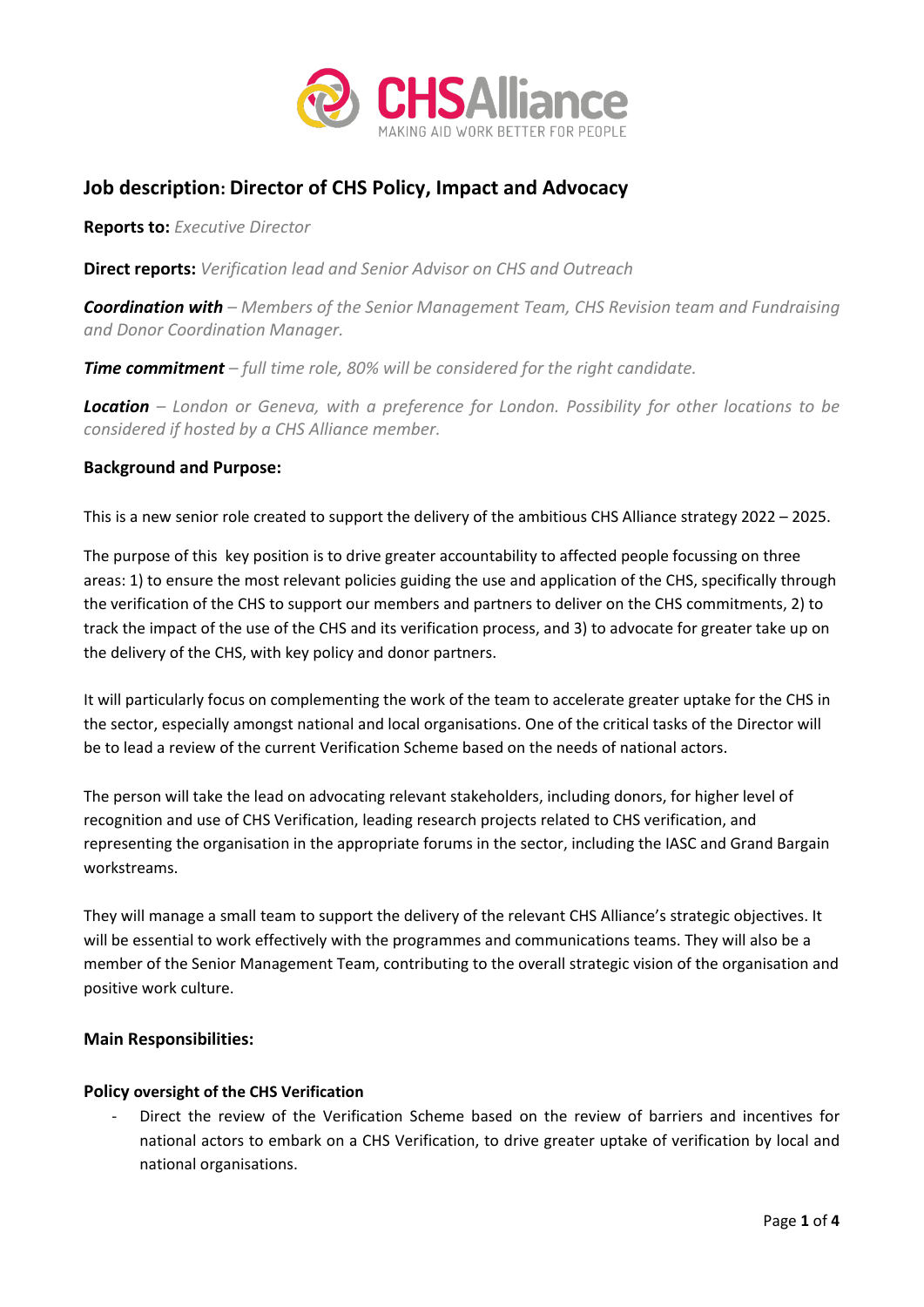

- Support and advance the work of the Verification Advisory Panel (VAP), bringing strategic advice to the CHS Alliance Board on the CHS Verification, to maintain a fit for purpose CHS Verification Scheme.
- Maintain close engagement with our partner HQAI, and any future certification advisory bodies, to deliver on the Scheme and the partnership agreements.

## **Impact of the CHS**

- Listen and engage with members, particularly the national members, to find the right mechanisms and support for their delivery of the CHS
- Work in close partnership with the CHS Alliance programmes team to develop the thematic guidance and support needed to help organisations meet the CHS verification process.
- Work in close collaboration with HQAI to develop and implement a study measuring the impact of CHS Verification.
- Oversee the support of the Self-Assessment process and Verification Community of Practice managed by the Verification lead.
- Maintain close links with the training team on the delivery of the CHS focal point training.

#### **Advocate for greater uptake up of the CHS**

- Review, research and advocate for the take up of the CHS in donor and partnership arrangement
- Engage with relevant global policy bodies, specifically the IASC and Grand Bargain and other UN entities
- Lead on the outreach with the government donors for their engagement with and promotion of the CHS
- Lead the in-house production of the future production of the biennial Humanitarian Accountability Reports, collaborating closely with the communications team.
- Work closely with the communications team on promoting the verification process and benefits. This includes identifying opportunities to promote the Impact study conducted jointly with HQAI.

## **Key Contacts:**

**Internal: colleagues in the SMT, CHS revision team, Programmes and Communications teams, Fundraising**

## **External: HQAI, VAP members, CHS Alliance Board members, key partners**

# **Person Specification**

#### **Competencies**

- **Delivering Results: Dynamic and able to bring opportunities together to deliver results.**
- **Inclusive: Demonstrating understanding of gender, diversity and inclusion.**
- **Creative thinking: Curious about alternative or unconventional ideas/solutions.**
- **Communicating: Ability to respectfully listen to and respond to queries, adapting to culture and context of interlocutor, both orally and in writing.**
- **Cultural Sensitivity: Adaptable and sensitive to work in different cultural contexts.**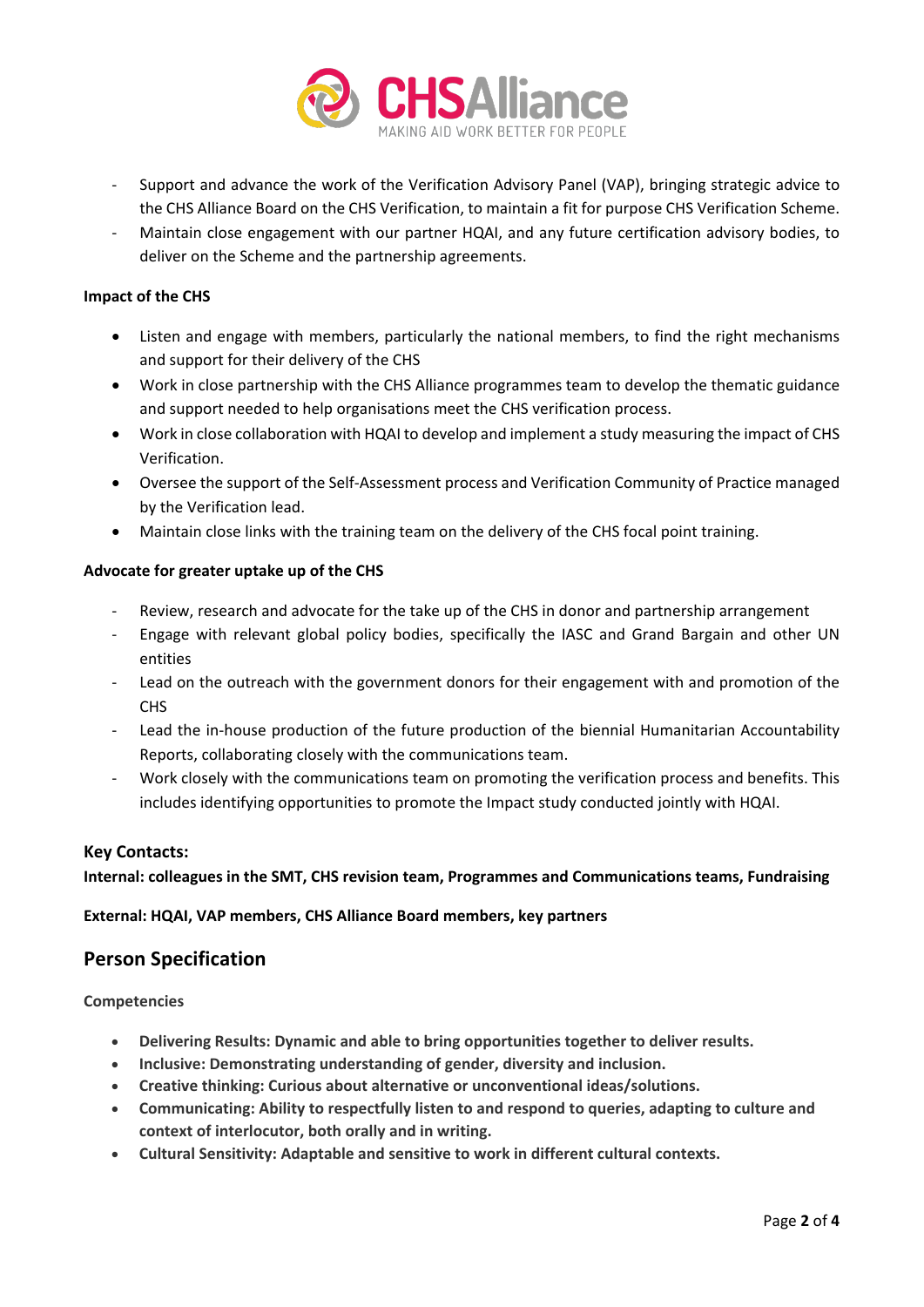

- **Time Management: Proven ability to prioritise and plan effectively, working in a structured manner and to deadlines.**
- **Living CHS Alliance values: committing to work as a team, act with integrity, aim for excellence, respect, and care for each other and think creatively.**

|                        | <b>Essential</b>                                                                                                                                                                                                                                                                                           | <b>Desirable</b>                                                                                            |
|------------------------|------------------------------------------------------------------------------------------------------------------------------------------------------------------------------------------------------------------------------------------------------------------------------------------------------------|-------------------------------------------------------------------------------------------------------------|
| <b>Qualifications:</b> | Master's degree in a relevant area of<br>studies                                                                                                                                                                                                                                                           |                                                                                                             |
| <b>Experience:</b>     | Experience with non-profit<br>٠<br>organizations, with a global<br>membership reach<br>15 years of progressively responsible<br>$\bullet$<br>experience<br>Experience at a senior management<br>٠<br>(programme or country director level)                                                                 | Undertaking verification process<br>٠<br>against the CHS<br>Field experience in the aid sector<br>$\bullet$ |
| Knowledge:             | Knowledge of the Core Humanitarian<br>٠<br>Standard<br>Good understanding of the<br>humanitarian policy work -<br>engagement with IASC, Grand Bargain<br>Good knowledge of quality and<br>accountability in the aid sector                                                                                 |                                                                                                             |
| Skills:                | Excellent management skills<br>٠<br>Excellent representation and<br>negotiation skills at the highest level<br>Integrator: able to convene people<br>٠<br>around common goals or finding<br>common solutions<br>Spirit of initiative<br>٠<br>Organization skills - able to prioritise<br>Leadership skills |                                                                                                             |
| Language:              | Excellent oral and written English skills                                                                                                                                                                                                                                                                  | French a strong asset, other working<br>languages appreciated.                                              |
| <b>Behaviour</b>       | Be personally and collectively<br>$\bullet$<br>responsible for upholding and<br>promoting the highest standards of<br>ethical and professional conduct. This<br>includes refraining from acts of<br>misconduct, respecting the CHS                                                                         |                                                                                                             |